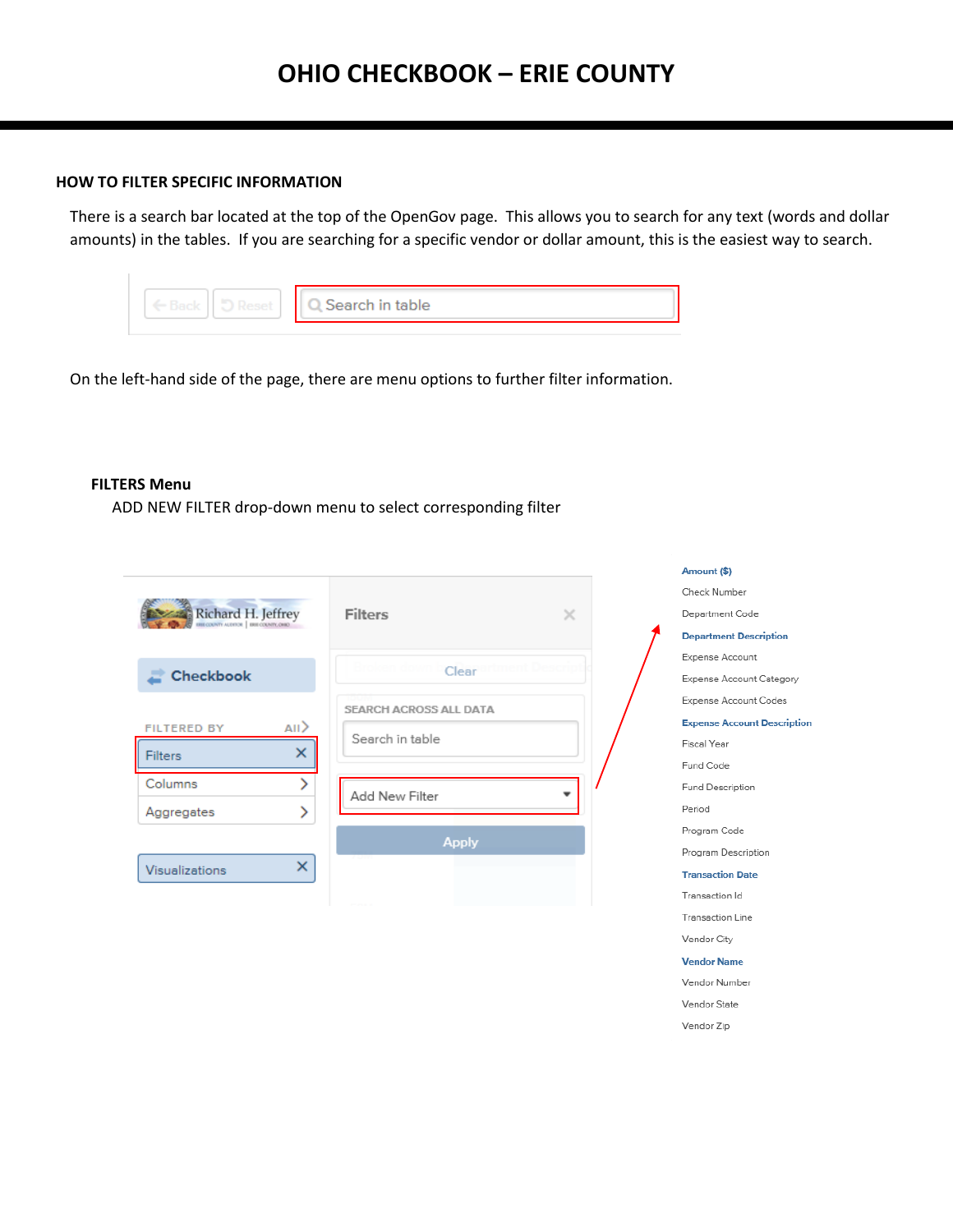Once the FILTER is selected, you can choose how the information is filtered by clicking on the **blue header** to select one of the options. Depending on the filter chosen, the drop-down menu options will differ. Input the search criteria that you wish to search for in the Filter box and click Apply.

The filtered information will appear in the table and will be reflected in the graph on top of the page.

| SEARCH ACROSS ALL DATA                     |              | SEARCH ACROSS ALL DATA                                        |           |
|--------------------------------------------|--------------|---------------------------------------------------------------|-----------|
| Search in table                            |              | Search in table                                               |           |
| $\times$<br>AMOUNT (\$) IS EQUAL TO        | equal to     | ×<br><b>EXPENSE ACCOUNT DESCRIPTION IS</b><br><b>EQUAL TO</b> | contains  |
| Filter                                     | not          | Filter                                                        |           |
|                                            | at least     |                                                               | equal to  |
| Add New Filter<br>$\overline{\phantom{a}}$ | at most      | Add New Filter<br>$\mathbf -$                                 | not       |
|                                            | <b>blank</b> |                                                               | blank     |
| <b>Apply</b>                               | not blank    | <b>Apply</b>                                                  | not blank |

Clicking the Reset button on the top of the page will return the page to the default view.

| ← Back   5 Reset   Q Search in table |
|--------------------------------------|
|--------------------------------------|

### **COLUMNS Menu**

The Columns menu on the left allows you to choose the information you want displayed in the bottom table and how the information is sorted. Items that are check-marked are already displayed in the table.

| Richard H. Jeffrey<br>DENTY AUDITOR   ERIT COUNTY, OHIO | Columns                     | ×                        |                                                           |  |
|---------------------------------------------------------|-----------------------------|--------------------------|-----------------------------------------------------------|--|
| <b>Checkbook</b>                                        | Sort A-Z                    | $\overline{\phantom{a}}$ | Sort A-Z                                                  |  |
|                                                         | Amount (\$)                 | دهد                      | Sort Z-A                                                  |  |
| $\langle$ All<br><b>FILTERED BY</b>                     | Check Number                |                          | Sort by order of the report                               |  |
| <b>Filters</b>                                          | Department Code             |                          |                                                           |  |
| $\times$<br>Columns                                     | Department Description      | ✔                        | The sort option will sort the drop-                       |  |
| Aggregates                                              | Expense Account             |                          | down-menu items only.                                     |  |
|                                                         | Expense Account Category    |                          | To change the column order in the                         |  |
| $\times$<br>Visualizations                              | Expense Account Codes       |                          | table, click and drag the item along<br>the table header. |  |
|                                                         | Expense Account Description | v                        |                                                           |  |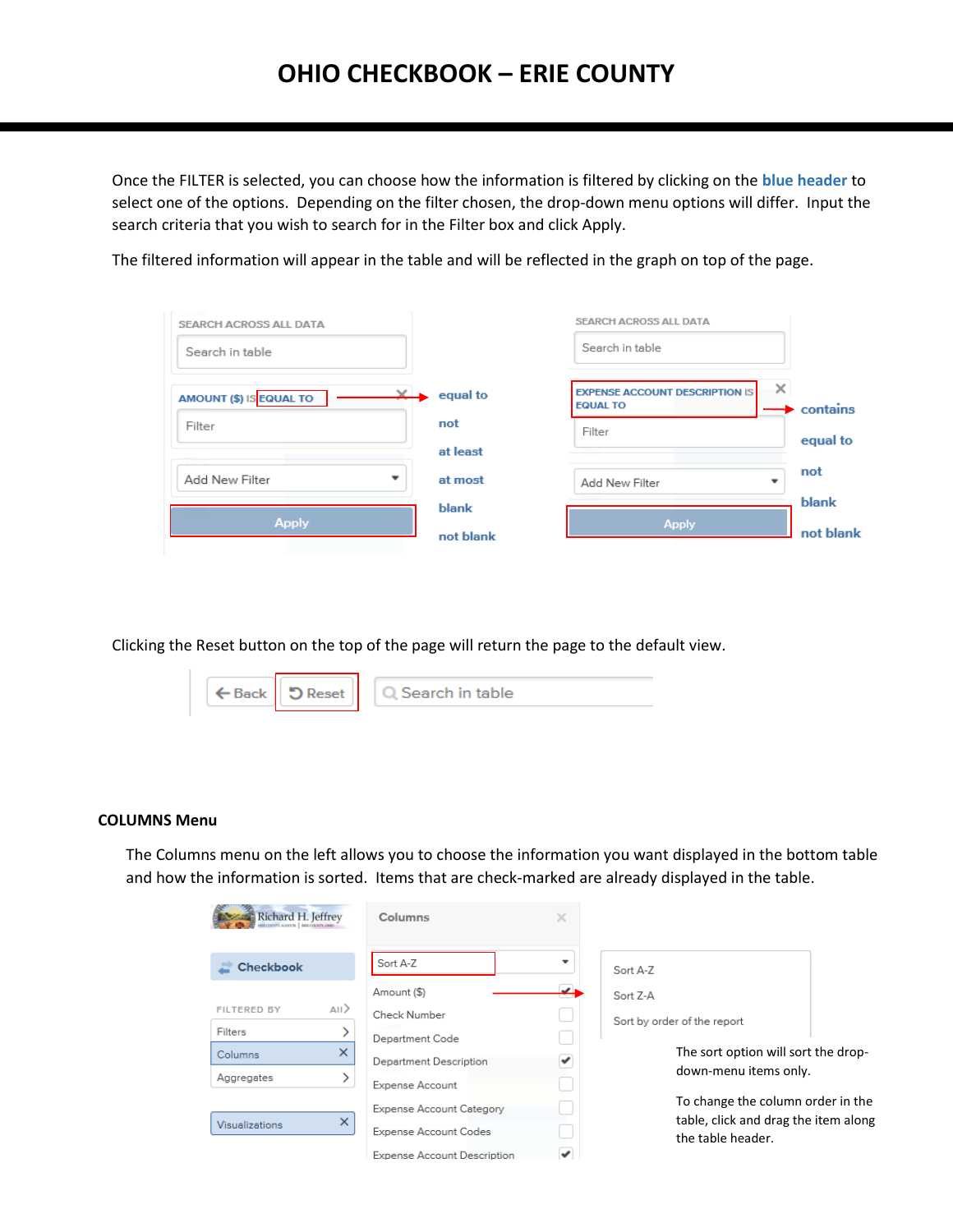Clicking the Reset button on the top of the page will return the page to the default view.

| $\leftarrow$ Back $\left\  \right\ $ | Reset | <b>Q</b> Search in table |
|--------------------------------------|-------|--------------------------|
|                                      |       |                          |

### **AGGREGATES Menu**

The Aggregates menu on the left allows you to sort groupings of like items. First, choose which type (amount, check number, department code, etc.), then choose how to sort (A-Z, Z-A, 0-9, 9-0) and what information you want shown (total items, total count, average, minimum, maximum, etc.). The information below the *Recalculate* button will update with the information selected from the drop-down options.

| Richard H. Jeffrey                                                                                                                                    | Aggregates                                                                                                                                                                                                                                                                                                                                                                                                                            |                                                                                                                                                      |                                                                                                                                                                                    |                                                                                                                                                                                                                                                                                                                                                                                                               |
|-------------------------------------------------------------------------------------------------------------------------------------------------------|---------------------------------------------------------------------------------------------------------------------------------------------------------------------------------------------------------------------------------------------------------------------------------------------------------------------------------------------------------------------------------------------------------------------------------------|------------------------------------------------------------------------------------------------------------------------------------------------------|------------------------------------------------------------------------------------------------------------------------------------------------------------------------------------|---------------------------------------------------------------------------------------------------------------------------------------------------------------------------------------------------------------------------------------------------------------------------------------------------------------------------------------------------------------------------------------------------------------|
| <b>Checkbook</b><br>AII <sup>&gt;</sup><br><b>FILTERED BY</b><br><b>Filters</b><br>⋋<br>Columns<br>⋗<br>×<br>Aggregates<br>$\times$<br>Visualizations | Amount (\$)<br>Check Number<br>Department Code<br><b>Department Description</b><br>Expense Account<br>Expense Account Category<br>Expense Account Codes<br><b>Expense Account Description</b><br>Fiscal Year<br>Fund Code<br>Fund Description<br>Period<br>Program Code<br>Program Description<br><b>Transaction Date</b><br>Transaction Id<br>Transaction Line<br>Vendor City<br><b>Vendor Name</b><br>Vendor Number<br>Vendor State | Amount (\$)<br>Sort 9-0<br>Show Count<br>100 to 1 k<br>10 to 100<br>1 k to 10 k<br>1 to 10<br>10 k to 100 k<br>100 k to 1 M<br>0 to 1<br>1 M to 10 M | Recalculate<br>79288<br>71375<br>31855<br>10533<br>6349<br>1078<br>405<br>75<br>menu options are selected.<br>items in the \$1M - \$10M range.<br>Description will display all the | Show Count<br>Show Total<br>Show Avg<br>Show Min<br>Show Max<br>This information will update once the<br>Example shown: There are 79,288 items<br>in the \$100 - \$1,000 range. Seventy-five<br>If a different category is chosen to sort,<br>the bottom box will populate with all the<br>corresponding information (Department<br>department names, Vendor Name will<br>display all the vendor names, etc). |
|                                                                                                                                                       | Vendor Zip                                                                                                                                                                                                                                                                                                                                                                                                                            |                                                                                                                                                      |                                                                                                                                                                                    |                                                                                                                                                                                                                                                                                                                                                                                                               |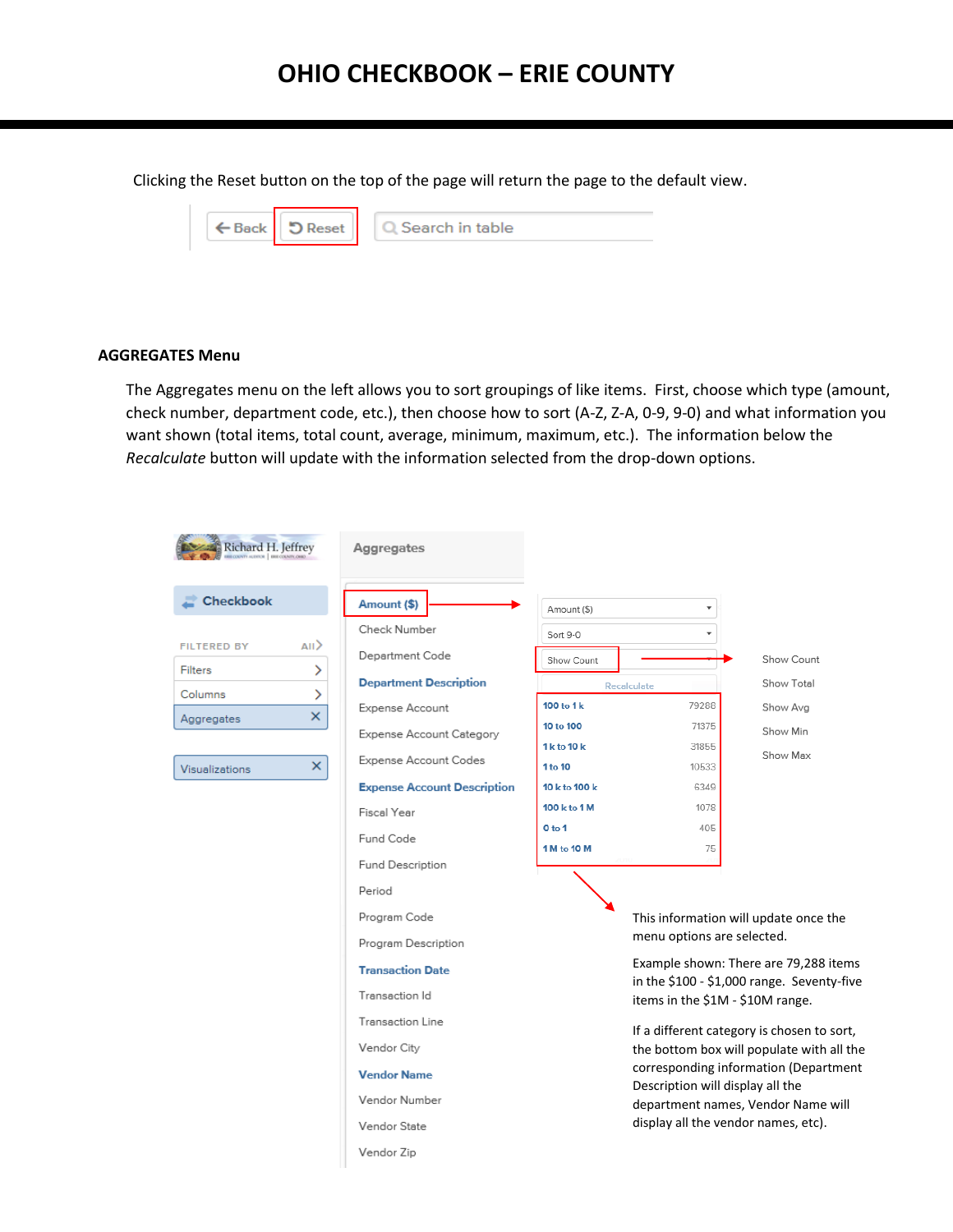Clicking the Reset button on the top of the page will return the page to the default view.

| ← Back D Reset | $\Box$ Search in table |
|----------------|------------------------|
|                |                        |

### **HOW TO DOWNLOAD INFORMATION**

In the upper right-hand corner of the Erie County Checkbook page, there is a *Download* drop-down menu.

 $\overline{a}$ 

| Login | Help v | Download $\backsim$ | Share $\vee$                                       |         |
|-------|--------|---------------------|----------------------------------------------------|---------|
|       |        |                     |                                                    |         |
|       |        |                     | Download                                           |         |
|       |        |                     | Select the time period you would like to<br>export |         |
|       |        |                     | <b>M</b> All fiscal years                          | 4052 MB |
|       |        |                     |                                                    |         |
|       |        |                     | eFY 2010                                           | 407 MB  |
|       |        |                     | eFY 2011                                           | 407 MB  |
|       |        |                     | eFY 2012                                           | 407 MB  |
|       |        |                     | e FY 2013                                          | 407 MB  |
|       |        |                     | e FY 2014                                          | 407 MB  |
|       |        |                     | eFY 2015                                           | 48 MB   |
|       |        |                     | eFY 2016                                           | 48 MB   |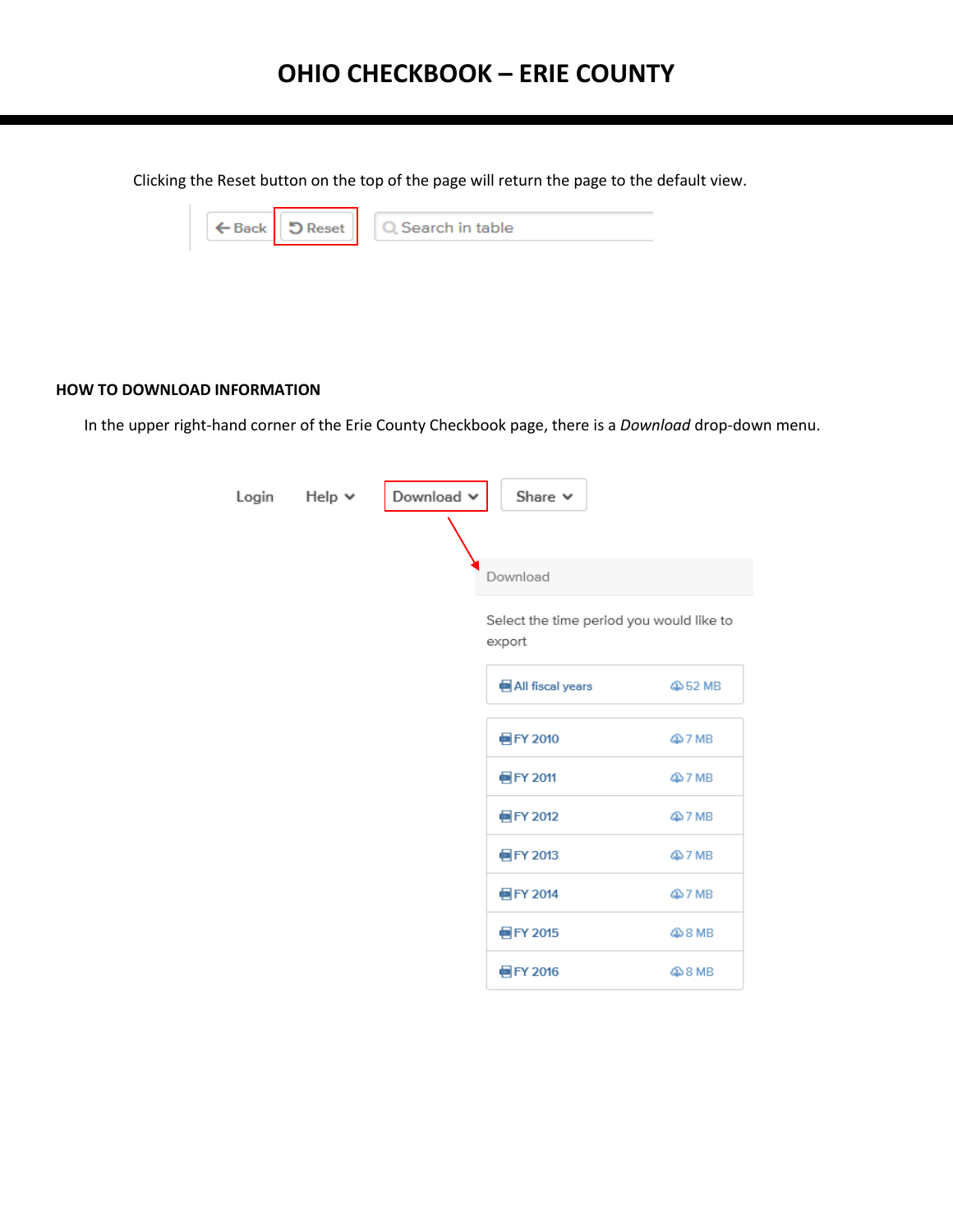